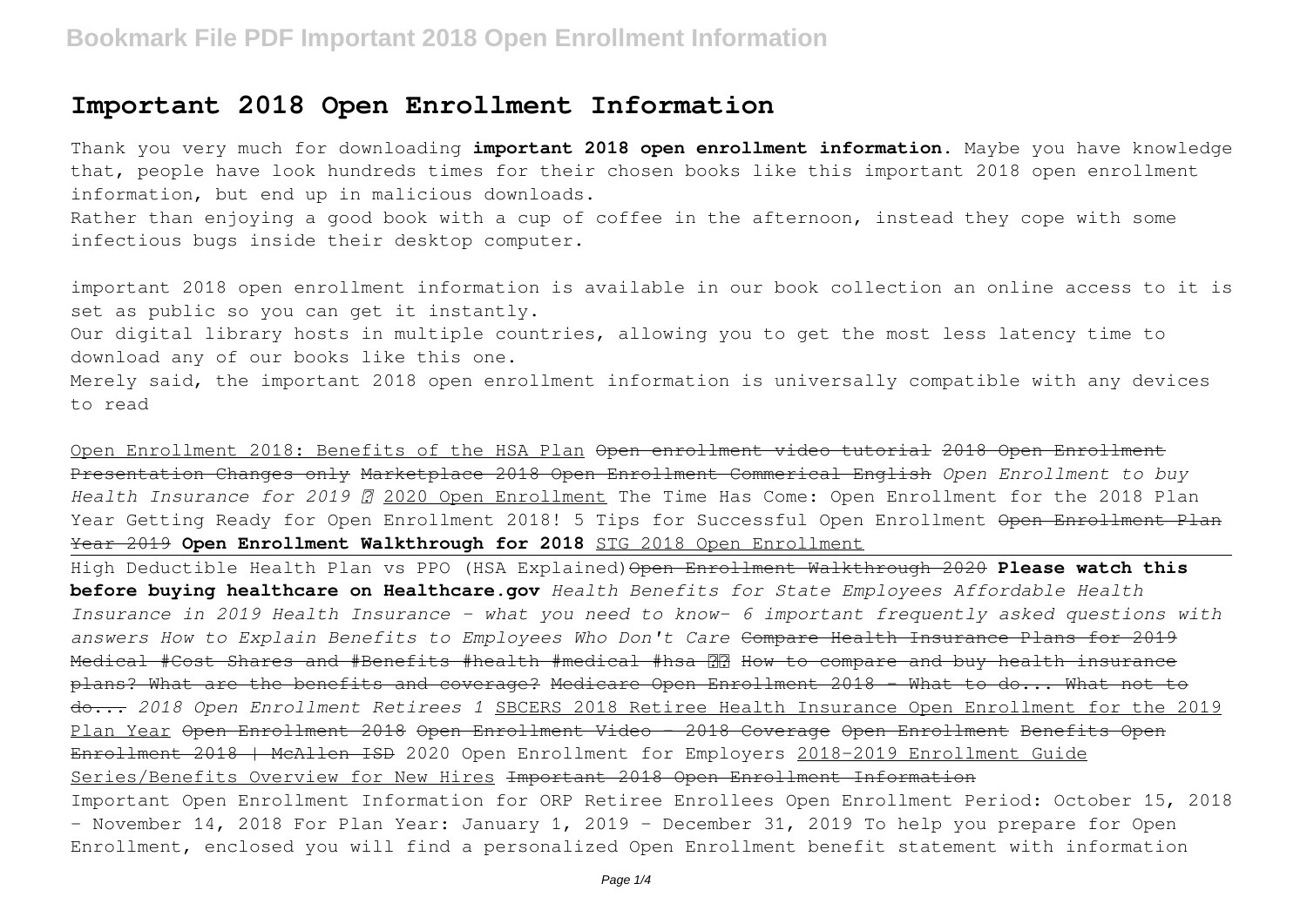about your current benefit enrollment as of August 25, 2018.

#### Important 2018 Open Enrollment Information

Important 2018 Open Enrollment Information is one of the publishing industry's leading distributors, providing a comprehensive and impressively high-quality range of fulfilment and print services, online book reading and download.

## Important 2018 Open Enrollment Information - wakati.co

When is Open Enrollment for 2018? Open enrollment will begin November 1, 2018, and ends December 15, 2018. You will have a 45-day window (unlike the 90-day window of 2 years ago) to make your elections. Options chosen during that enrollment period will be effective January 1, 2019, and will stay in place throughout 2019, unless a qualifying life event allows for additions or deletions to elections. What's new about 2019 health care coverage?

#### The Most Important Dates for Open Enrollment 2018 - Time ...

Important 2018 Open Enrollment Information This is likewise one of the factors by obtaining the soft documents of this important 2018 open enrollment information by online. You might not require more period to spend to go to the ebook initiation as well as search for them. In some cases, you likewise complete not discover the proclamation important 2018 open enrollment information that you are looking for.

### Important 2018 Open Enrollment Information

IMPORTANT INFORMATION 2018 ANNUAL ONLINE OPEN ENROLLMENT PLEASE READ IMMEDIATELY The County's Annual Open Enrollment will be from April 10 – May 10, 2018. Open Enrollment is very important because it is the ONLY time you may: Enroll, add or delete dependents from your Health

### Important 2018 Open Enrollment Information

Download Free Important 2018 Open Enrollment Information Important 2018 Open Enrollment Information If you ally need such a referred important 2018 open enrollment information books that will come up with the money for you worth, acquire the entirely best seller from us currently from several preferred authors.

#### Important 2018 Open Enrollment Information

IMPORTANT INFORMATION 2018 ANNUAL ONLINE OPEN ENROLLMENT PLEASE READ IMMEDIATELY The County's Annual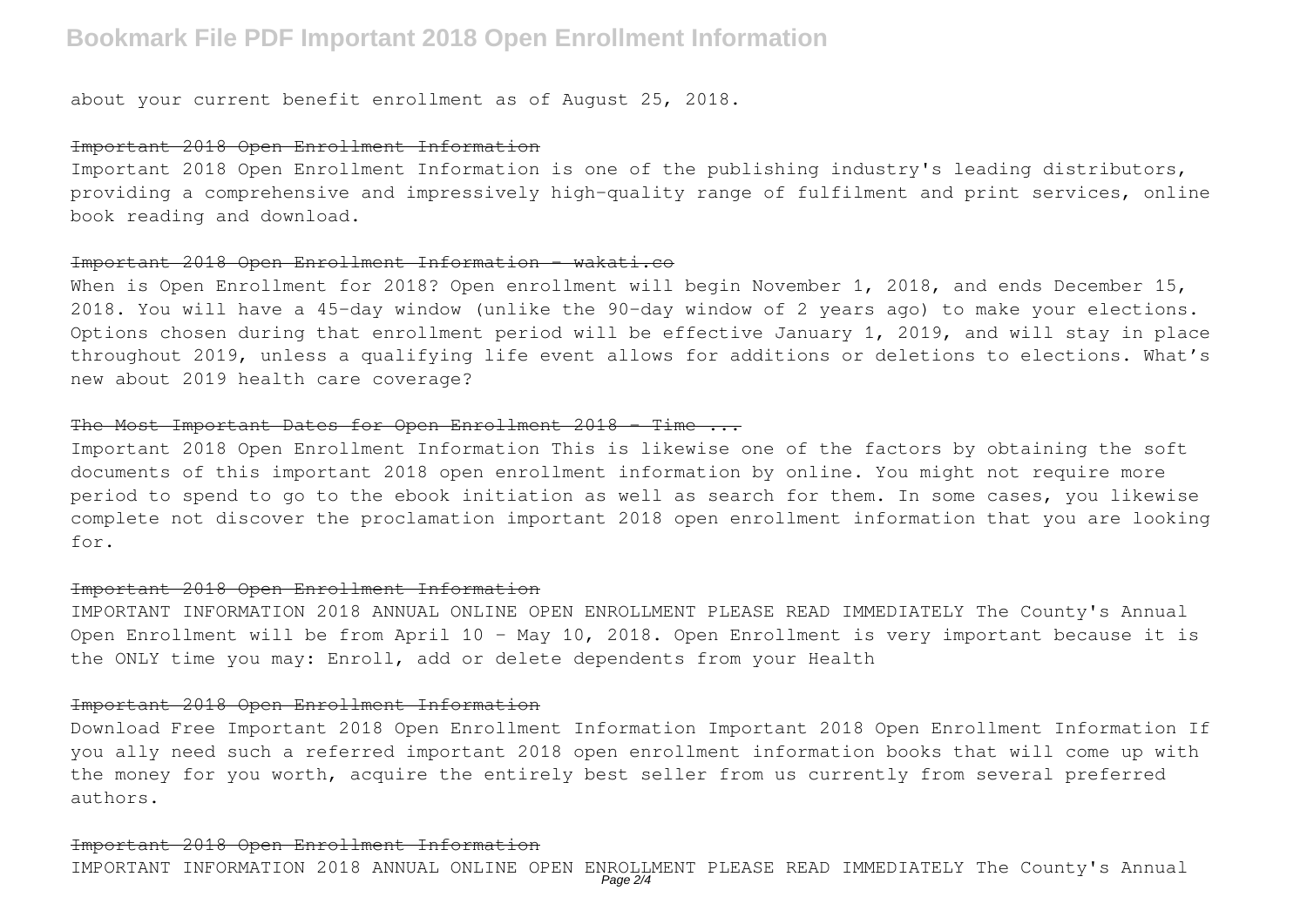# **Bookmark File PDF Important 2018 Open Enrollment Information**

Open Enrollment will be from April 10 – May 10, 2018. Open Enrollment is very important because it is the ONLY time you may: Enroll, add or delete dependents from your Health Insurance without a qualifying event

#### IMPORTANT INFORMATION 2018 ANNUAL ONLINE OPEN ENROLLMENT ...

Important 2018 Open Enrollment Notice Your open enrollment period has begun! You are responsible for notifying your employer regarding the events indicated below. Please contact your Benefits Administrator or Human Resources Department immediately if you: • Wish to change benefit plans. • Have changed your address or phone number.

### Important 2018 Open Enrollment Notice

Important dates. November 1, 2017: Open Enrollment starts: first day to enroll, re-enroll or change a 2018 insurance plan through the Health Insurance Marketplace. December 15, 2017: Last day to enroll in or change plans for 2018 coverage. After this date, you can enroll or change plans only if you qualify for a Special Enrollment Period.

#### Important dates for 2018 Open Enrollment| HealthCare.gov

Important Open Enrollment Information. September 1, 2108. Re: Federal Dental Plans. Open enrollment will commence on October 1, 2018 for 2019. Also, the Tricare Retiree plan which is currently administered by Delta Dental of California will end and members will be given the opportunity to select from the various Federal Dental Plans. There are numerous plans available.

#### Important Open Enrollment Information

Open Enrollment for 2018 Marketplace health insurance is just a few weeks away. Here are some important dates to remember: The 2018 Open Enrollment Period runs from November 1 to December 15, 2017. This means you have six weeks to enroll in or renew a plan. Plans joined during Open Enrollment start January 1, 2018. Get ready today for November 1

## 2018 Open Enrollment is almost here. Important deadlines ...

When you complete open enrollment via Self-Service Banner, you will be able to see immediate estimated results of what your pay will look like beginning July 1. If you are electing an insurance coverage for the first time, or are adding or removing a dependent from your existing insurance coverage, you must complete and return this form to Human Resource Services.